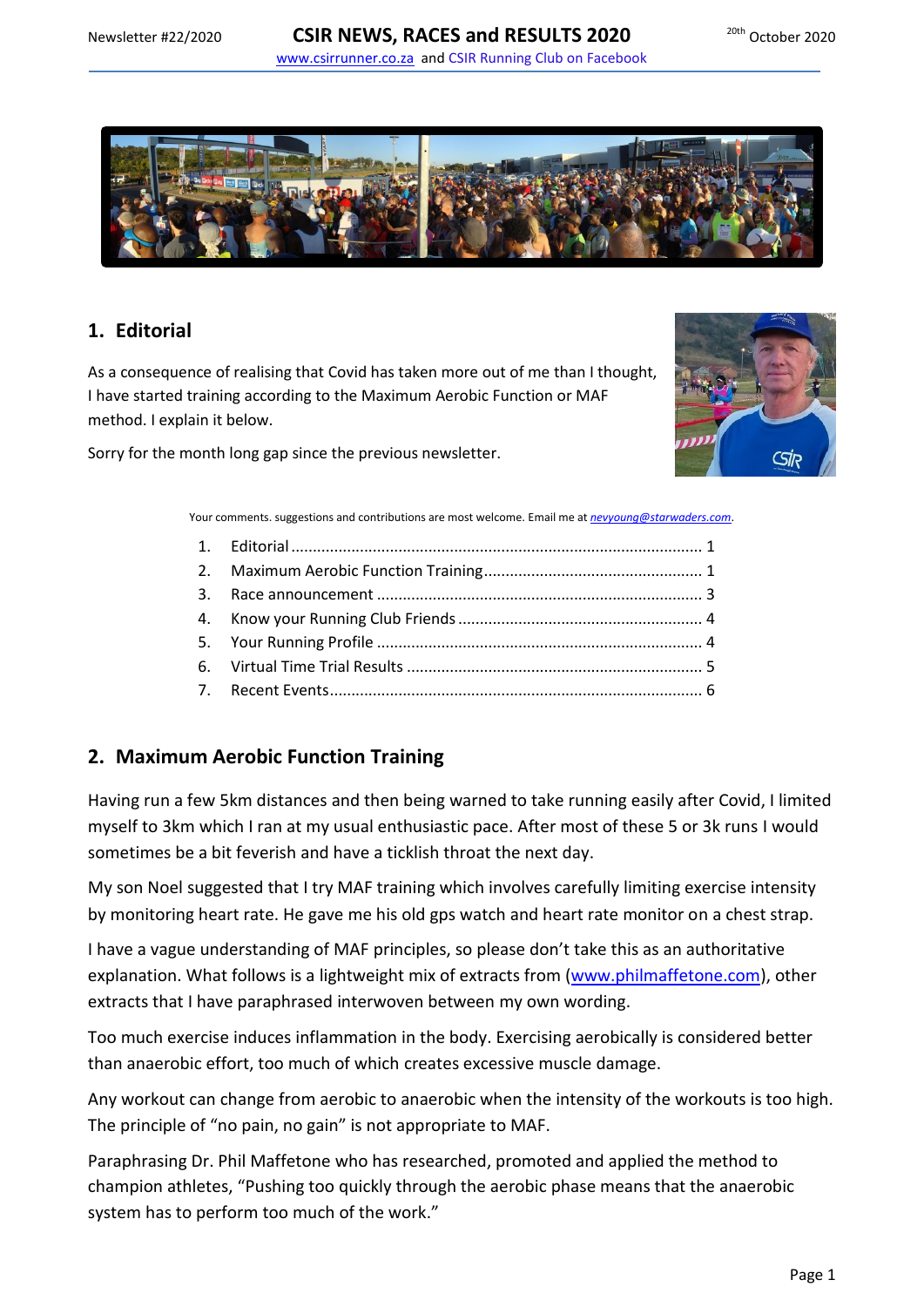"The function of the aerobic system also affects (and is affected by) the body's natural stress response. When the workout gets intense enough, our body secretes stress hormones such as adrenaline and cortisol to increase our heart rate and get the anaerobic mode to kick in." This means that when the aerobic system is underdeveloped, the body kicks in the anaerobic system too soon. One result is that we are constantly stressed, and can't seem to relax.

Very much in agreement with my preference for a Banting (low-carb-hi-fat or even Keto) eating lifestyle, increased body fat is strongly associated with chronic inflammation which can also trigger pain, various injuries, ill health and even disease.

The myth of calorie counting in an attempt to reduce body fat has contributed to the overconsumption of refined carbohydrates, mostly in the form of flour and sugar. But up to half of the so-called "fat-free" calories that we are convinced to consume are nevertheless quickly converted to fat and stored, thereby increasing the amount of body fat.

Intense anaerobic efforts may burn more sugar calories, but the process does not train the body to burn more stored fat calories.

"MAF builds your fat-burning engine by training at a low-intensity aerobic heart rate specific to you. A strong aerobic system burns fat for fuel and improves health, longevity, recovery and endurance."

"Your heart rate is an accurate indicator of intensity - lower heart rate exercise tends to be aerobic while performing the same workout with a higher heart rate would be anaerobic. This does not mean you will have to run slowly for ever and a day: building the aerobic system allows the body to move faster over time while staying in the aerobic phase. A runner, for example, will get faster over time with the same heart rate and level of effort."

"The MAF 180 formula calculates your MAF Heart Rate to guide optimal aerobic development. You build your Maximum Aerobic Function (MAF) by exercising at your MAF Heart Rate. The best aerobic training should be fun, easy and relaxing and you can run, walk, swim or cycle."

In my case, I objected to training at 180 minus 66 = 114bpm as (sort of) prescribed. Traditionally my aged maximum heart rate should be 150bpm, so I opted to MAF train at 130bpm. I have to run so awfully slowly – like 8min/km – to not exceed this pulse rate! Very frustrating! But – recovering from Covid is an ideal time to test MAF training. It ensures that I take it easy.

Noel has been 'MAFing' for about 3 years and is feeling the benefits of an optimally trained aerobic running mode. Initially he was slow, but recently ran a half-marathon in just over 83 minutes. The other benefit is that he no longer experiences a few unwell days after an intense event – his body is not flooded with inflammation by anaerobic exercise.

So – perhaps in 3 years time I can work my way back to 6min/km.

If you perhaps train by a similar method, let us know.

Find out more about this method, researched and developed over the past 40 years at [www.philmaffetone.com.](http://www.philmaffetone.com/) Google 'david haywood MAF Method Training' for an interesting athletic appraisal.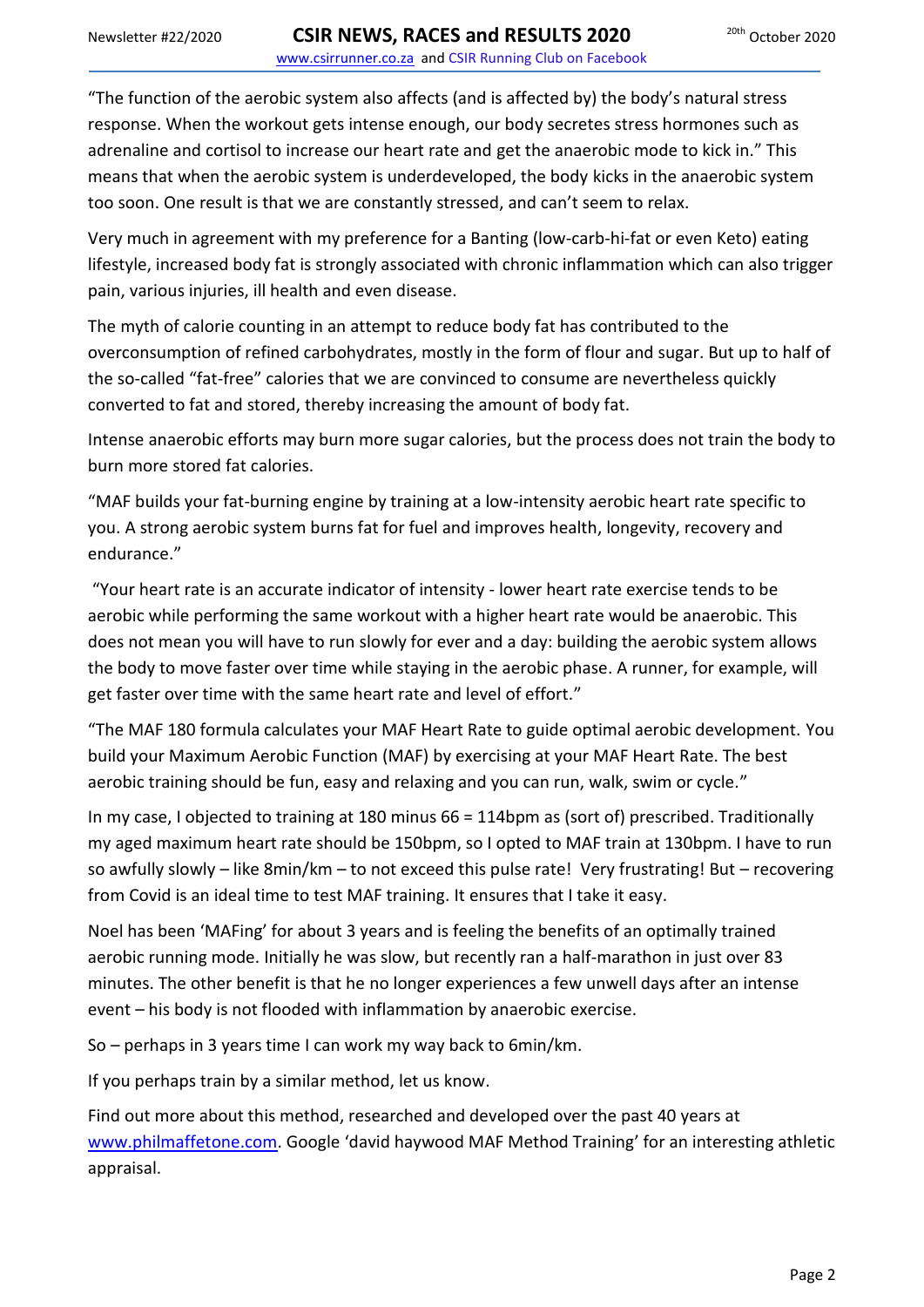#### <span id="page-2-0"></span>**3. Race announcement**

James alerted me to this event.

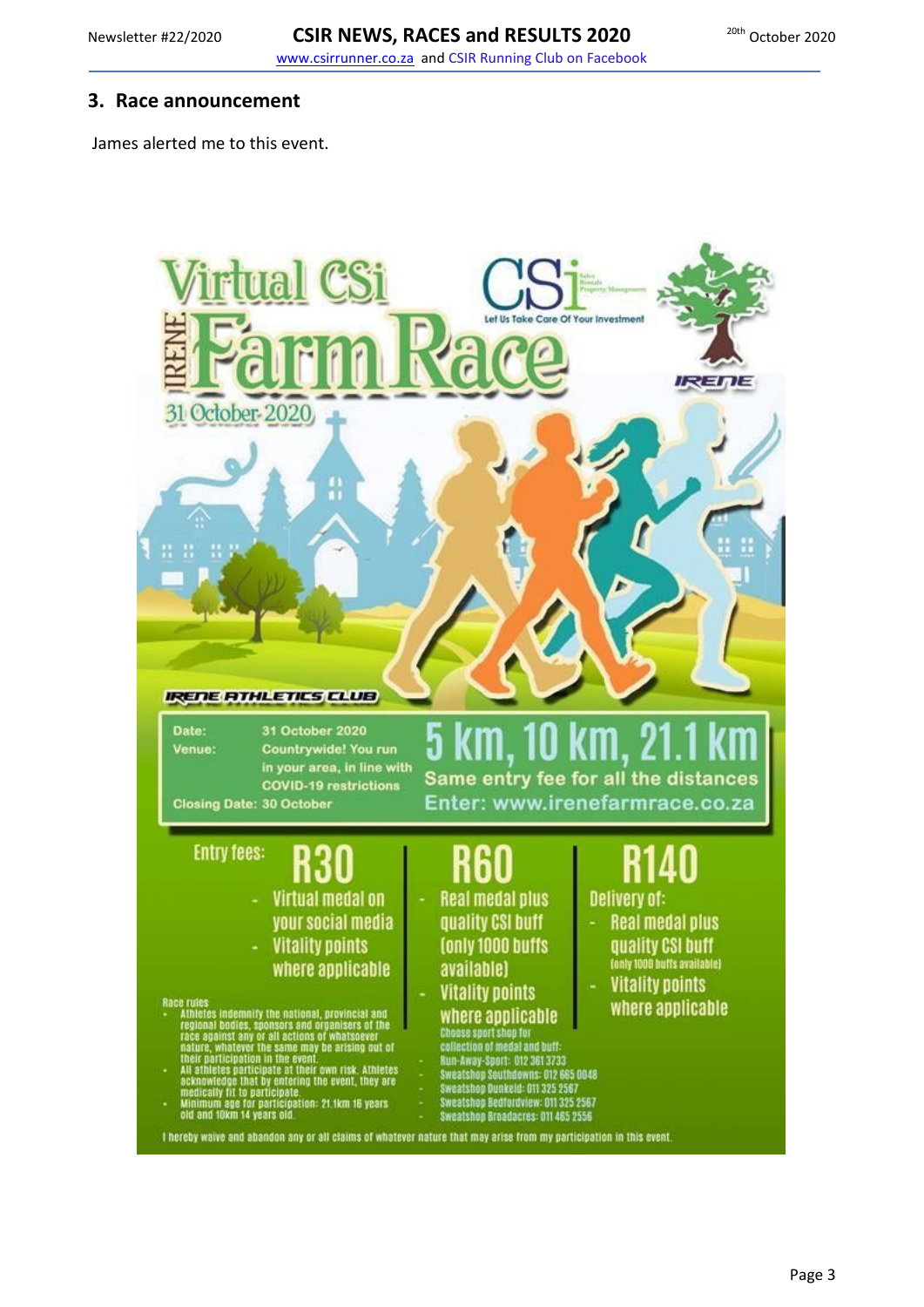## <span id="page-3-0"></span>**4. Know your Running Club Friends**

Sorry guys – no profiles have been submitted. Let's hope I get someone for the next newsletter.

I am still hoping that Elaine will tell us about her running career! Or Walter, or Ken H, or James, anybody please.

# <span id="page-3-1"></span>**5. Your Running Profile**

Here is another appeal for your story. The few requests that I have put out, are not surfacing yet. Whether you are an experienced runner, a novice , a committee member, your profile is surely interesting and helps us to get to know each other.

Here follow the prompts that I provide as a guideline. You can submit in your own format.

- 1) Do you have nice photos that I could use?
- 2) Married and children? (Optional)
- 3) Age group?
- 4) Professional/working field? (Optional)
- 5) When did you start running? When did you join the CSIR running club?
- 6) Have you run Comrades? How many times?
- 7) What is your favourite race?
- 8) What do you regard as the peak of your performances in races?
- 9) What are your PBs for Comrades, 42km, 21km, 10km?.
- 10) Do you have any particular aims for your running in the future?
- 11) Anything else you would like me to include?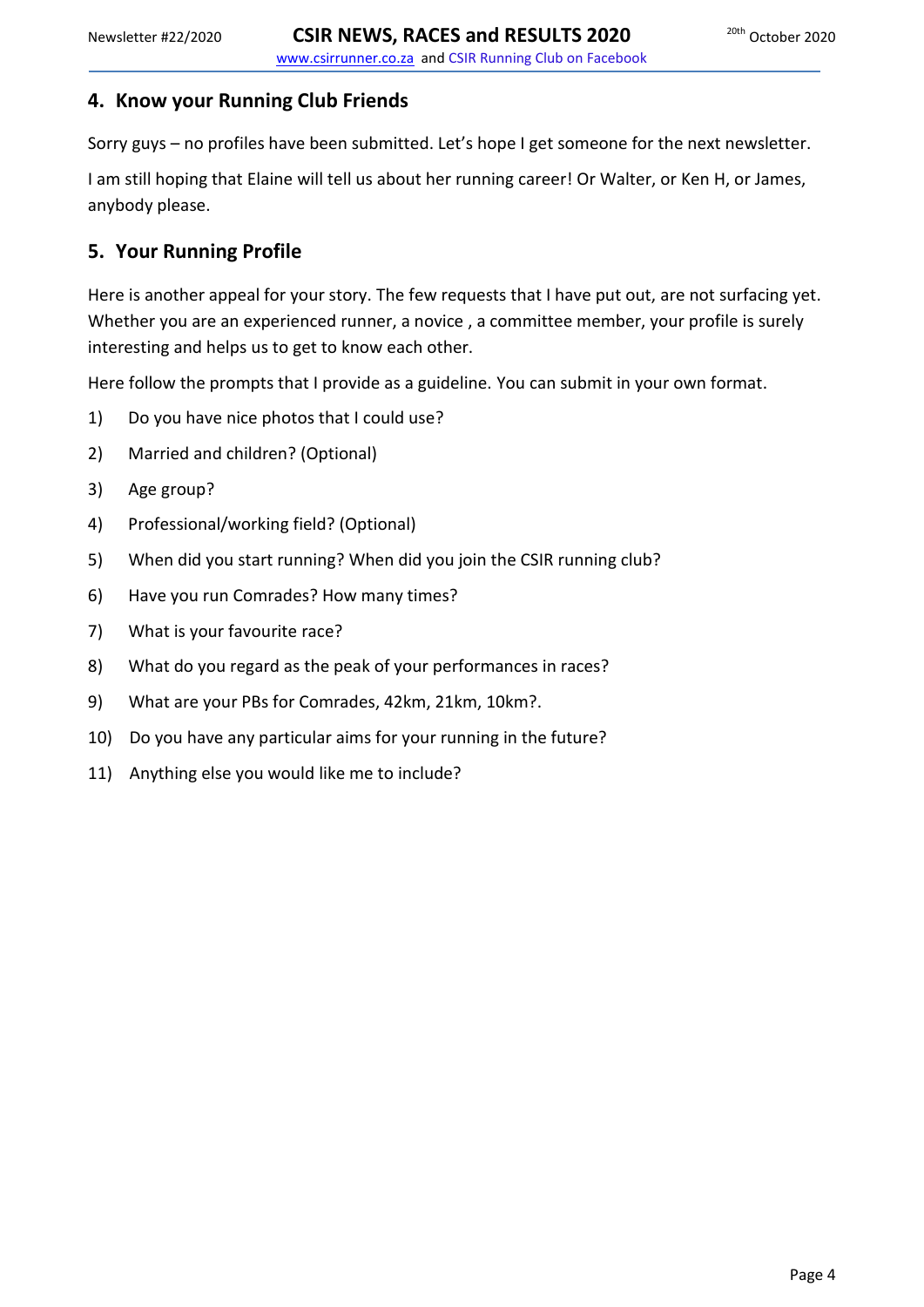### <span id="page-4-0"></span>**6. Virtual Time Trial Results**

These are the submissions for the past four weeks.

Due to there being few submissions these days, a detailed analysis of each week takes up more of my time than what I feel the results are worth. This does not mean that submissions need not be made – they are still collected for perhaps a long-term analysis as we get to the end of the year. Let's see what ideas the committee might come up with at a meeting next week. But sorry – no time to sort and analyse these results below, sorted on the DEAG pace.

Willie has claimed the top four performances. Retha, Willie and Elize continue to be the most frequent participants. Retha has a strange result at the bottom of the list – a typo obviously in that entered time is same as the entered distance. Tell me what the correct values are and I will correct them in the database.

Glad anyway that some of you continue to participate. My lack of entries of course due to my limited Covid-recovery activity.

| Lic# | Name                | Gender | Age Cat              | Club           | Date       | <b>Distance</b> | <b>Time</b> | <b>Elevation</b> | <b>DEAG Adj</b><br>Pace<br>(min/km) |
|------|---------------------|--------|----------------------|----------------|------------|-----------------|-------------|------------------|-------------------------------------|
| 1611 | Willie Fourie       | Male   | Master (50 to 59)    | <b>CSIR</b>    | 26-09-2020 | 15.03           | 01:14:08    | 324              | 3.7                                 |
| 1611 | Willie Fourie       | Male   | Master (50 to 59)    | <b>CSIR</b>    | 11-10-2020 | 6.01            | 00:26:37    | 41               | 3.9                                 |
| 1611 | Willie Fourie       | Male   | Master (50 to 59)    | <b>CSIR</b>    | 17-10-2020 | 17.4            | 01:30:00    | 218              | 3.9                                 |
| 1611 | Willie Fourie       | Male   | Master (50 to 59)    | <b>CSIR</b>    | 03-10-2020 | 21.6            | 01:55:14    | 175              | 4.0                                 |
| 1701 | Rietha Gaybba       | Female | Master (50 to 59)    | <b>CSIR</b>    | 28-09-2020 | 12.22           | 01:12:00    | 192              | 4.0                                 |
| 1701 | Rietha Gaybba       | Female | Master (50 to 59)    | <b>CSIR</b>    | 15-10-2020 | 12.1            | 01:11:50    | 190              | 4.0                                 |
| 1600 | Pule Mothibe        | Male   | Master (50 to 59)    | Csir           | 19-09-2020 | 21.43           | 02:12:03    | 350              | 4.2                                 |
| 1576 | <b>Brian Yalisi</b> | Male   | Senior (18 to 39)    | <b>CSIR</b>    | 20-09-2020 | 5.02            | 00:22:00    | 26               | 4.3                                 |
| 1611 | Willie Fourie       | Male   | Master (50 to 59)    | <b>CSIR</b>    | 19-09-2020 | 15.01           | 01:28:14    | 258              | 4.4                                 |
| 1576 | <b>Brian Yalisi</b> | Male   | Senior (18 to 39)    | <b>CSIR RC</b> | 04-10-2020 | 16.11           | 01:18:46    | 94               | 4.4                                 |
| 1696 | Ken Halland         | Male   | Master (50 to 59)    | <b>CSIR</b>    | 18-10-2020 | 23.5            | 02:39:33    | 333              | 4.5                                 |
| 1600 | Pule Mothibe        | Male   | Master (50 to 59)    | Csir           | 07-10-2020 | 16.07           | 01:39:50    | 248              | 4.6                                 |
| 1645 | Elize Fourie        | Female | Master (50 to 59)    | <b>CSIR</b>    | 20-09-2020 | 12.33           | 01:21:47    | 85               | 4.7                                 |
| 1645 | Elize Fourie        | Female | Master (50 to 59)    | <b>CSIR</b>    | 26-09-2020 | 8.04            | 00:55:05    | 208              | 4.7                                 |
| 1595 | james da silva      | Male   | Grand Master (60-69) | csir           | 10-10-2020 | 15              | 01:43:03    | 177              | 4.7                                 |
| 1645 | Elize Fourie        | Female | Master (50 to 59)    | <b>CSIR</b>    | 18-10-2020 | 10.61           | 01:13:03    | 75               | 4.9                                 |
| 1645 | Elize Fourie        | Female | Master (50 to 59)    | <b>CSIR</b>    | 03-10-2020 | 12.15           | 01:25:28    | 77               | 4.9                                 |
| 1595 | james da silva      | Male   | Grand Master (60-69) | csir           | 01-10-2020 | 10              | 01:10:00    | 151              | 5.1                                 |
| 1595 | jaime da silva      | Male   | Grand Master (60-69) | csir           | 19-09-2020 | 10              | 01:09:00    | 124              | 5.1                                 |
| 1645 | Elize Fourie        | Female | Master (50 to 59)    | <b>CSIR</b>    | 11-10-2020 | 5.08            | 00:33:49    | 36               | 5.1                                 |
| 9999 | Mark Thompson       | Male   | Master (50 to 59)    | <b>CSIR</b>    | 19-09-2020 | 10.15           | 01:05:37    | 62               | 5.3                                 |
| 1701 | Rietha Gaybba       | Female | Master (50 to 59)    | <b>CSIR</b>    | 09-10-2020 | 12.08           | 12:08:00    | 193              | 18.9                                |

#### The Period 21 Sep till 18 October